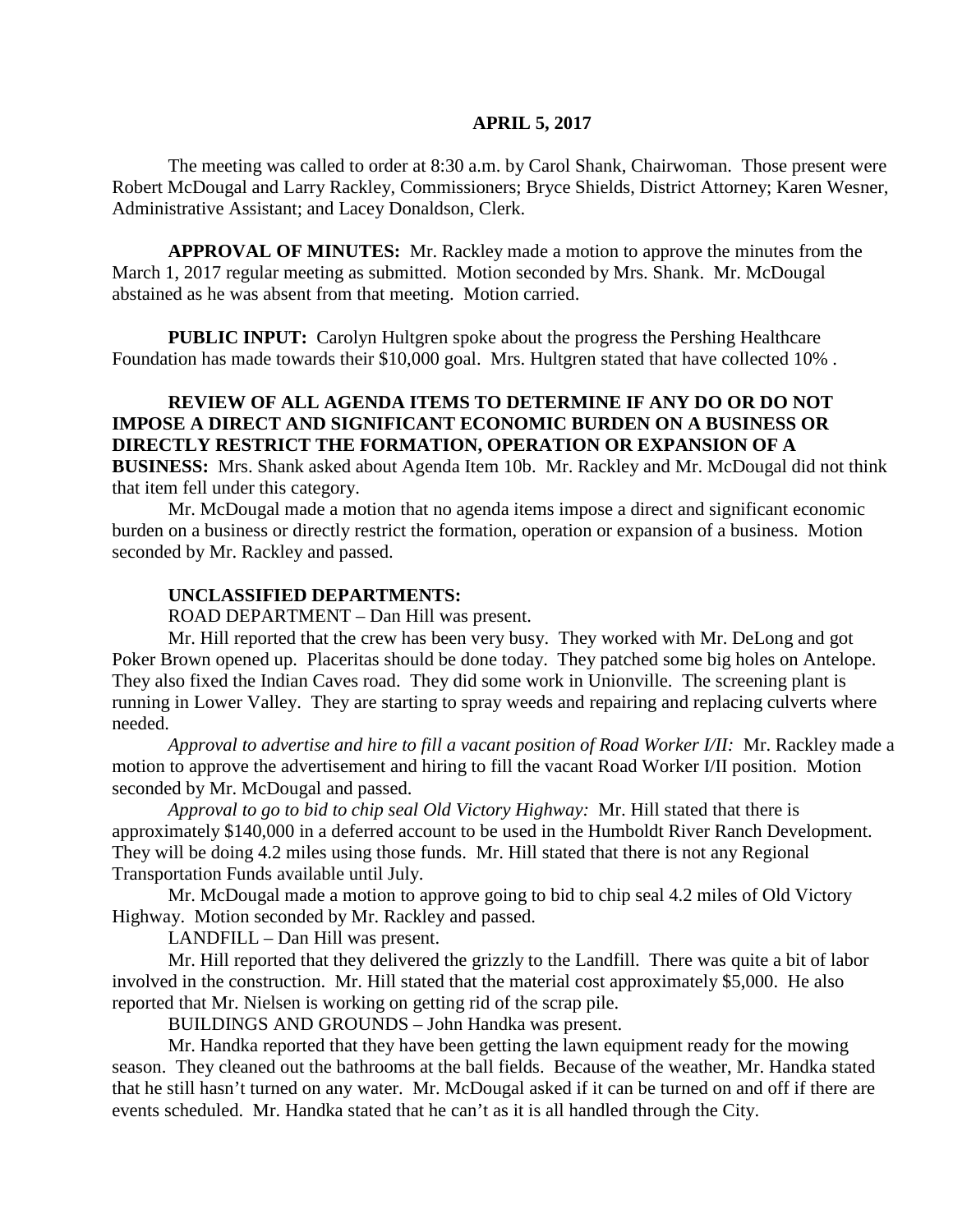Mr. Handka stated that they have been spraying weeds. He also had inmates come out to clean up weeds at the ball fields and at the Museum. Weather permitting; he will get out to Imlay and Grass Valley as well.

Mr. Handka stated that the  $a/c$  unit has been installed at the Imlay Community Center. He also stated that he was unaware that the building is being used as a pre-school during the week. The Board was not aware of this either. Mr. Handka stated that he was told it was a school affiliated program. Mrs. Shank will find out.

Mr. Handka stated that they plan on spraying some sterilant out at the Airport tomorrow.

*Fraternal Order of Eagles Aerie #1557, Request to use McDougal Sports Complex on April 16, 2017 for annual Easter Egg Hunt:* Mr. McDougal made a motion to approve the request of the Fraternal Order of Eagles Aerie #1557 to use McDougal Sports Complex on April 16, 2017 for the annual Easter Egg Hunt. Motion seconded by Mr. Rackley and passed.

SENIOR CENTER/VOLUNTEER COORDINATOR – Mr. Rackley stated that Mrs. McKinney is unable to attend today as there is a State Inspector visiting today.

*Approval to advertise/hire for Administrative Clerk I/II position:* Mr. Rackley made a motion to approve the advertising and hiring to fill the Administrative Clerk I/II position at the Senior Center. Motion seconded by Mr. McDougal and passed.

COMMUNITY CENTER/ECONOMIC DEVELOPMENT – Heidi Lusby-Angvick was present. *Approval to raise the PCCC fees as proposed by PCEDA/Community Center Board to take effect immediately and include fee adjustments on all events/meetings/etc. not currently under contract or having a deposit on file:* Mrs. Lusby-Angvick asked if the amount of the increase could be put in a special fund to be used for improvements to the Center. Mrs. Childs stated that some of the fees do go into a deferred revenue account, so maybe this could too.

Mr. McDougal made a motion to approve the increase to the Pershing County Community Center fees as proposed by the PCEDA/Community Center Board to take effect immediately, including the fee adjustments on all events, meetings, etc. not currently under contract or having a deposit on file, and setting aside the increase in a deferred revenue account to be used for building improvements. Motion seconded by Mr. Rackley and passed.

Mrs. Lusby-Angvick stated that she would like an item on the next agenda as they are adjusting the contract as well.

PERSHING COUNTY FIRE/AMBULANCE DEPARTMENTS –

*Lovelock Fire Department:* Chief Carmichael was present.

Chief Carmichael reported that they currently have 18 active members. They had a Chiefs meeting, but one Chief was not able to attend. They discussed future plans and how the departments could help each other out.

Chief Carmichael also spoke about the US Recovery program. He spoke with the former Chief and some other departments that are using the program. Some of the issues voiced where the difficulty collecting from insurance companies and that the process is ineffective.

Chief Carmichael gave the Board a letter written by him with input from the members of the Fire Department. Chief Carmichael read the letter out load and it will be made part of the record.

Mrs. Shank stated that there are a lot of things in the letter she is not aware of. Mr. Rackley asked about the survey that was mentioned in the letter. Chief Carmichael feels the survey was very biased. Mrs. Shank stated that the survey was arranged by one of the Commissioners. No changes were made based on the findings of the survey.

Mrs. Shank stated that the community has great respect for the Lovelock Volunteer Fire Department. Mrs. Shank stated that she has spoken with Chief Carmichael about various issues in the past. She contacted POOL/PACT in regards to providing an Employee Assistance Program for the volunteers.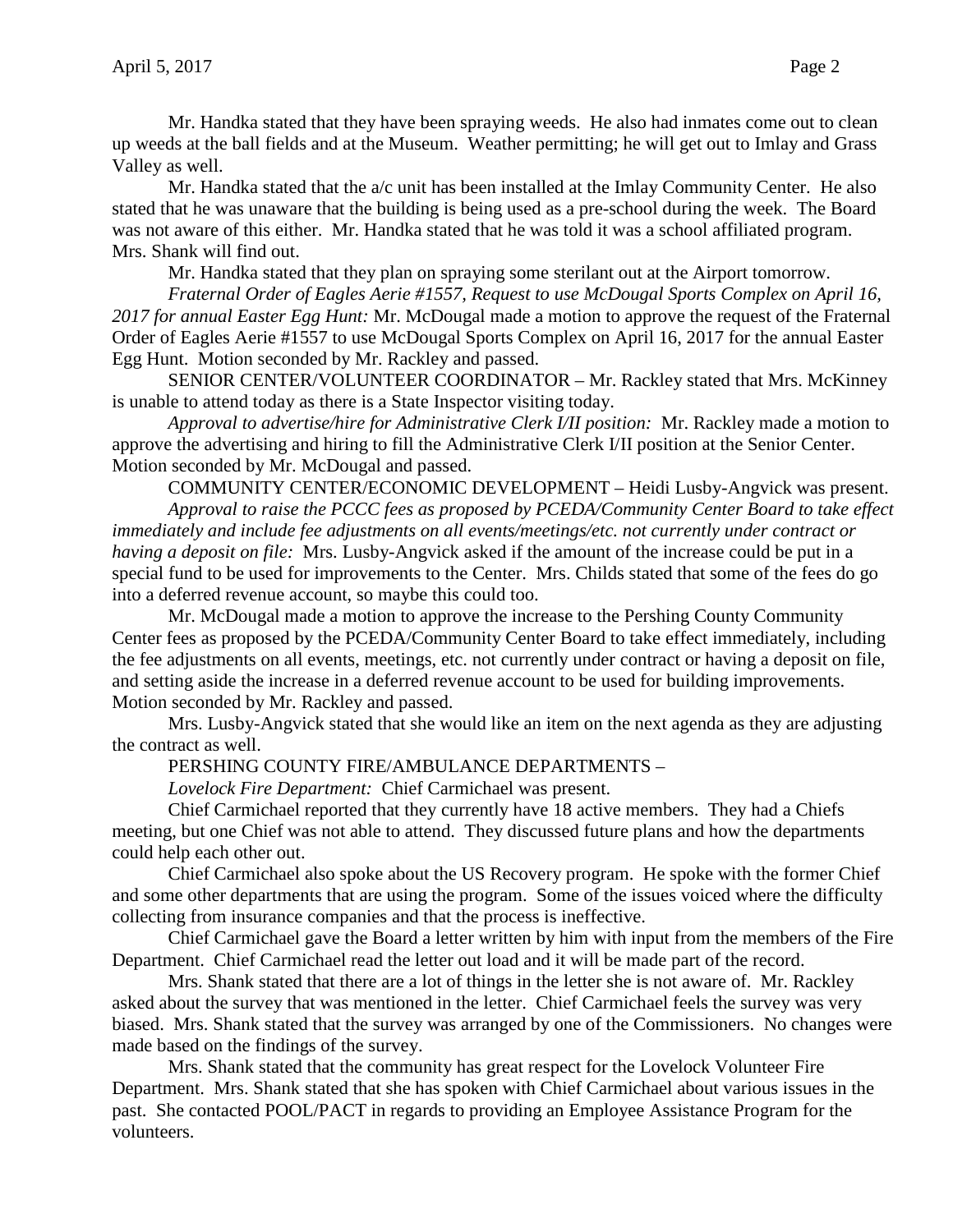Chief Carmichael stated that the members of the department feel that the item on the agenda that the Commission is proposing to present to the City is very politically motivated. He stated that Mr. Rackley came to one of their meetings, but no one has come out and asked them about the alcohol. Mrs. Shank stated that she also had a conversation with Chief Carmichael about the bar and was told that unless they were made to take it out that they wouldn't. Mrs. Shank stated that the County is concerned about the liability. Chief Carmichael stated that he can't guarantee that alcohol isn't being used away from the Firehouse, but they do have Standard Operating Procedures that address this.

Mr. Shields explained that Chapter 21 of NRS pertains to governmental immunity to lawsuits. There is a provision that deems volunteer firefighters or ambulance personnel employees for the purpose of that chapter. This protects them under the "Public Duty Doctrine" and they are shielded from liability for negligent acts or omissions that they cause in the scope of their duties; however, they lose those protections if the harm is caused by an affirmative act by the employee.

Mr. Shields also stated that the subject of alcohol in firehouses has been grappled with throughout the country. Generally, the city or county doesn't get involved unless there is a catastrophic incident. As the Commission's legal counsel, he has concerns about liability issues. In negligent litigation institutional controls, policies, training, etc. is looked at and allowing a bar/alcohol would be viewed as a lack of institutional controls.

Chief Carmichael stated that the membership held a meeting on Monday and they are going to start locking up the meeting room and offices so that the alcohol isn't readily available. He appreciates Mr. Shield's statements, but would like to see some further documentation.

Mr. Shields also stated that any accident involving alcohol wouldn't be covered under the County's insurance policy and it would be outside a worker's compensation claim, so there is also an issue with protecting the firefighter's best interest.

Rodney Wilcox stated that Humboldt County's fire departments may be alcohol free, but they compensate their volunteers with the maximum PERS (Public Employees Retirement System) contribution. The County just raised the Lovelock Department's, but it is still only \$400. Mr. Wilcox feels an increase would be a good incentive to join the Department.

CJ Safford stated that the Department's morale and recruitment is as low as it has ever been and doing this now would kill the Department.

*Discussion and approval of letter addressed to the Lovelock City Council requesting the removal of and prohibition of alcoholic beverages from the Lovelock Fire Department Building "Olfers Garage*": The Board would like to review the Department's policies and procedures before making a decision on this item.

*Approval of Agreement between Pershing County and BLM (Bureau of Land Management) Fire for 2017:* Donovan Walker and Eric Nolan were present on behalf of the BLM.

Mr. Shields stated that there were no substantive changes to either agreement.

Mr. Rackley made a motion to approve the Cooperative Fire Protection Agreement and the 2017 Operating Plan between Pershing County and the Bureau of Land Management, Winnemucca District. Motion seconded by Mr. McDougal and passed.

*Imlay Fire Department:* Chief Carmichael stated that Chief Monroe expressed some concerns at their Chief's meeting about the truck that was donated to them. Mr. Wilcox stated that the truck needs a new tank. There is a company that would replace the tank and go through all the testing, etc. for approximately \$10,000.

# **ELECTED DEPARTMENTS:**

LACEY DONALDSON, CLERK-TREASURER – Mrs. Donaldson did not have anything to report.

*Approval of corrections/changes to the Tax Roll:* There were no corrections/changes to the Tax Roll submitted.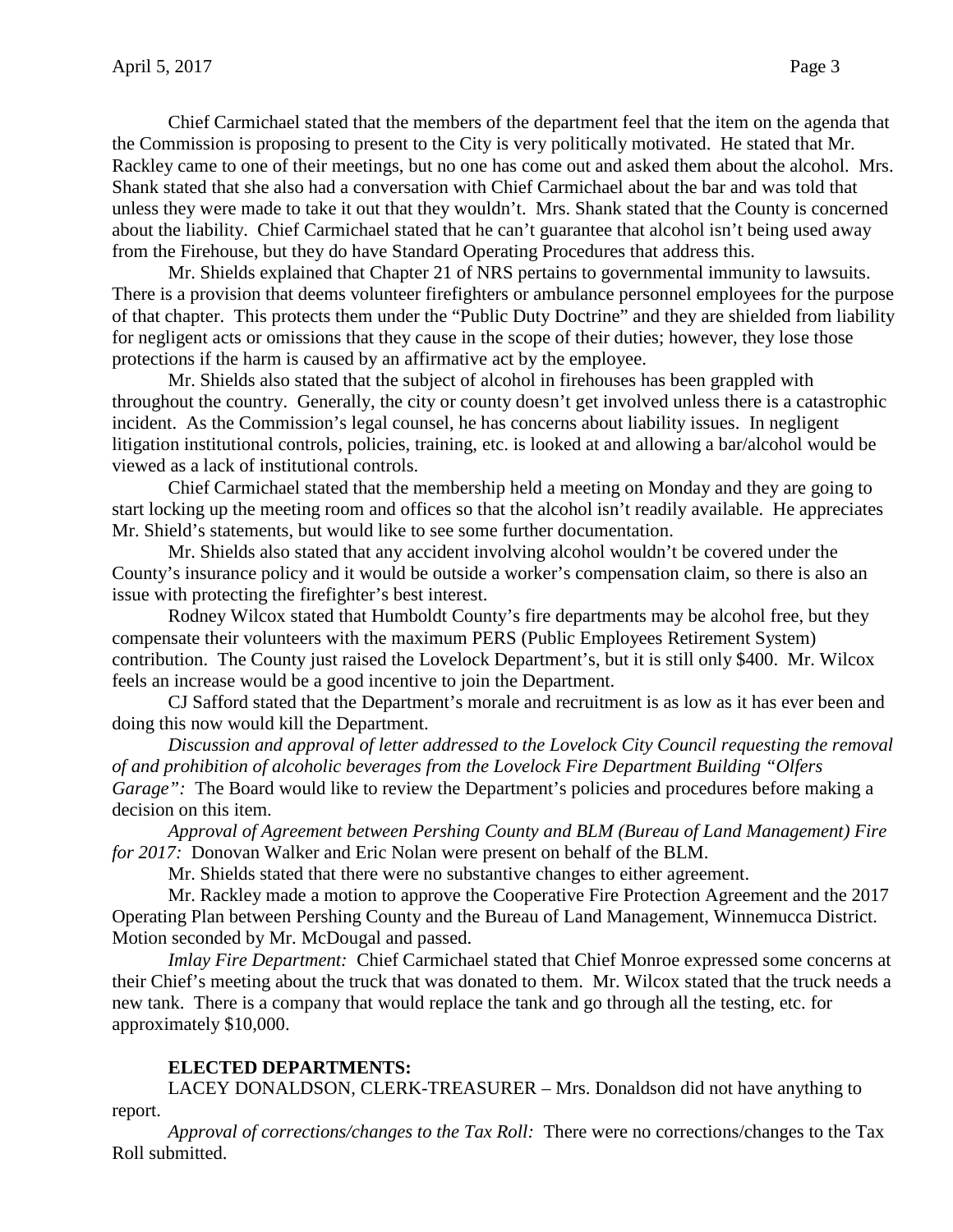*Approval to open account with Staples Office Supply:* Mr. Rackley made a motion to approve the opening of an account with Staples Office Supply. Motion seconded by Mr. McDougal and passed.

RENE CHILDS, RECORDER-AUDITOR – Mrs. Childs gave the Board the ending fund balances.

LAURI CERINI-JONES, ASSESSOR – Mrs. Cerini-Jones gave the Board an update on her attempt to collect on delinquent accounts.

*Request to remove personal property tax on non-billable accounts:* Mr. McDougal made a motion to approve the request to remove personal property tax on non-billable accounts as presented by Mrs. Cerini-Jones. Motion seconded by Mr. Rackley and passed.

JERRY ALLEN, SHERIFF – Sheriff Allen reported that the Commissioners inspected the Jail this morning and it seemed to go well. DARE Graduation was held yesterday at the Elementary School. They are down an employee, so they have been dealing with a bit of turmoil. Sheriff Allen stated that he did sign up two new Reserves Monday, so that should help a bit. Sheriff Allen stated that they have received several reports of theft in the outlying areas of the county.

*Approval to move funds left over from Capital Outlay to purchase Tasers and computer docks at a cost of \$6,141.73:* Sheriff Allen explained that the \$6,141.73 is what is left in Capital Outlay and it was going to be used to purchase a bed slide and tonneau cover for the new truck. Sheriff Allen feels that the purchase of the Tasers is more critical. The cost for the Tasers and computer docks is \$6,083.62, but that cost could increase slightly.

Mr. Rackley made a motion to approve the redistribution of Capital Outlay funds in the amount of \$6,141.73 to purchase Tasers and computer docks. Motion seconded by Mr. McDougal and passed.

**PROCLAMATIONS AND AWARDS:** NATIONAL VOLUNTEER WEEK, APRIL 2-8, 2017 – Mr. McDougal read a Proclamation and made a motion declaring April 2-8, 2017 National Volunteer Week. Motion seconded by Mr. Rackley and passed.

NATIONAL COUNTY GOVERNMENT MONTH, APRIL 2017 – Mr. Rackley read a Proclamation and made a motion declaring April 2017 National County Government Month. Motion seconded by Mr. McDougal and passed.

Mr. McDougal wanted to reiterate the incredible value and importance of all the volunteers in Pershing County.

**CORRESPONDENCE:** Mrs. Shank stated that the County has received the first payment from Burning Man and we need to pay for the radios that the Sheriff's office has purchased from them.

**PITNEY BOWES, LEASE AGREEMENT FOR POSTAGE MACHINE IN THE PERSHING COUNTY COURTHOUSE:** Mr. McDougal made a motion to approve the lease agreement with Pitney Bowes for the postage meter in the Pershing County Courthouse as presented. Motion seconded by Mr. Rackley and passed.

## **INTRASTATE INTERLOCAL CONTRACT BETWEEN PUBLIC AGENCIES, STATE OF NEVADA, DEPARTMENT OF HEALTH AND HUMAN SERVICES, AGING AND DISABILITY SERVICES DIVISION (ADSD) AND PERSHING COUNTY:** Mr. Shields stated that the only change to this agreement is that it will automatically renew on an annual basis unless there is an objection by either party.

Mr. Rackley made a motion to approve the Intrastate Interlocal Contract between Public Agencies, State of Nevada, Department of Health and Human Services (ADSD) and Pershing County as presented. Motion seconded by Mr. McDougal and passed.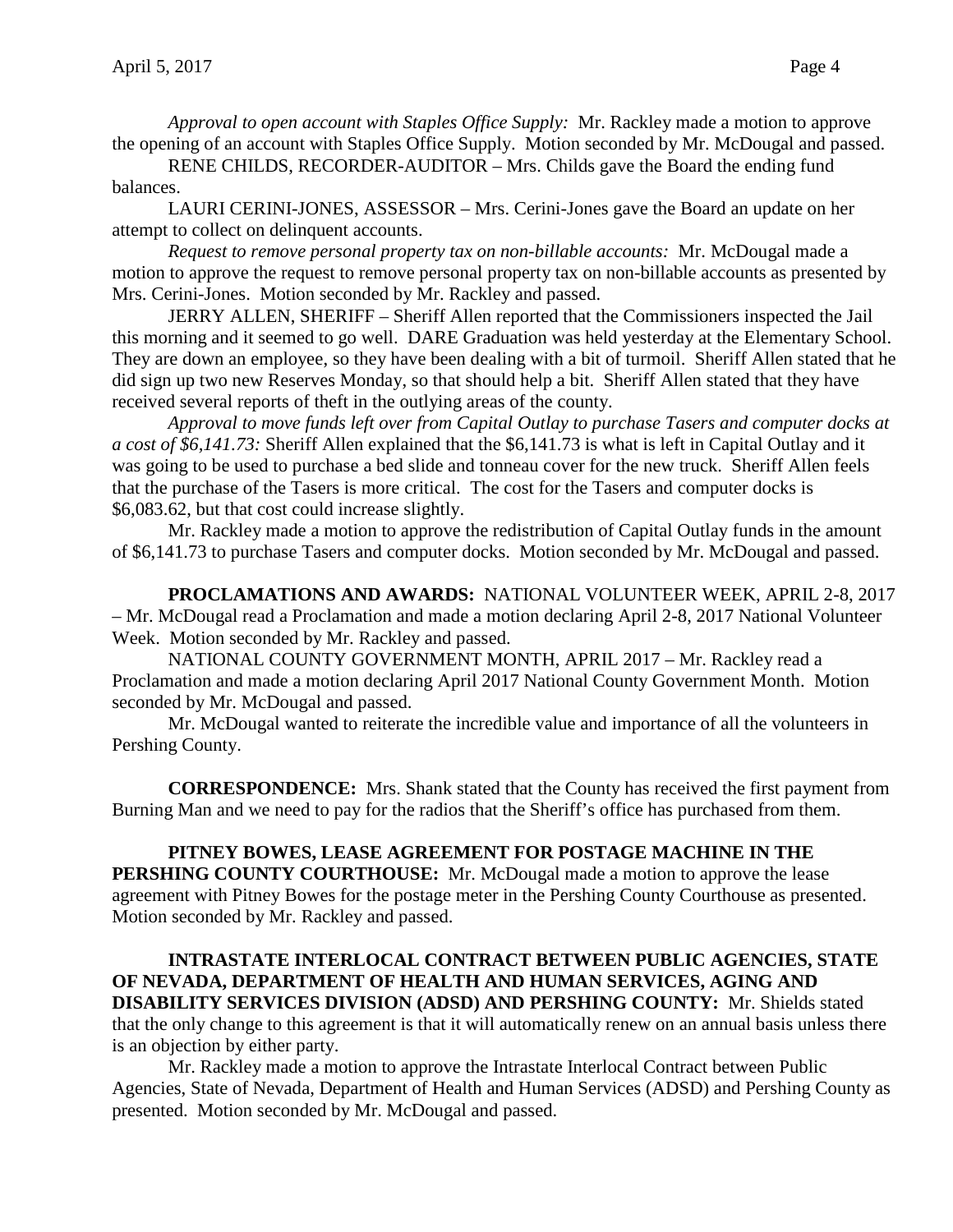**PLANNING AND BUILDING DEPARTMENT AND IMLAY WATER:** James Evans was present.

UPDATE – Mr. Evans did not have anything to report. He did give the Board the monthly permits issued and fees collected report. Mr. Evans stated that he will be meeting with Mark Hauenstein from Technical Designs on the  $18<sup>th</sup>$  to review our forms.

CONTINUANCE OF REQUEST FOR REVIEW AND APPROVAL OF A PARCEL MAP APPLICATION ON APN #007-421-01 FOR ROBERT KENNERSON. THE APPLICANT IS PROPOSING THE DIVISION OF THE EXISTING PARCEL INTO ONE (1) 13.08 ACRE +/- PARCEL AND THREE (3) 1.0 ACRE +/- PARCELS. THE APPLICANT IS PROPOSING TO USE THE THREE (3) ONE ACRE PARCELS TO PUT UP ADVERTISING BILLBOARDS AND POSSIBLY SELL THE REMAINING 13.08 ACRE PARCEL. THE PARCEL IS ZONED INDUSTRIAL (I) AND LOCATED ABOUT 6 MILES SOUTHWEST OF LOVELOCK, NV OFF INTERSTATE 80 IN PERSHING COUNTY – Mr. Kennerson was present.

Mr. Shields spoke regarding the Boards questions at the last meeting regarding regulations, etc. The State has regulations that are consistent with Federal Regulations. Pershing County doesn't currently have any additional regulations. Mr. Shields wanted to note that counties that do have additional regulations usually apply additional restrictions to areas outside of commercial or industrial areas. Mr. Kennerson's property is zoned Industrial. Mr. Shields also stated that the Board can pursue additional regulations, but those cannot be imposed on Mr. Kennerson at this time.

Mr. McDougal mentioned his confusion regarding the "source of water" noted on the form. Mr. McDougal stated that the form should allow the applicant to state that they do not need water for the project.

Mr. McDougal made a motion to approve the Parcel Map Application on APN #007-421-01 for Robert Kennerson, noting the recommendation of the Planning Commission and referencing Findings A-O in Section 17.404.35 of the Pershing County Development Code. Motion seconded by Mr. Rackley and passed.

Mr. Rackley stated that he has spoken with John Heizer in regards to being able to further split 40 acre parcels. Mr. Heizer would like the Board to hold a workshop.

**PERSHING COUNTY VEHICLE POLICY:** DISCUSSION REGARDING POSSIBLE CHANGES TO THE POLICY IN RELATION TO APPROVED PASSENGERS IN COUNTY VEHICLES – Mr. Shields gave the Board the proposed changes. The proposed changes apply to Paragraph 7 on Page 3 of the Policy and reads as follows:

*Except as authorized herein, persons not employed by the County are prohibited from driving or being transported in County vehicles. The spouse of a County employee may be transported in a County vehicle only if traveling outside of Pershing County with the employee for County business and prior authorization is obtained from the Pershing County Board of Commissioners. Notwithstanding this provision, during an emergency situation (as defined above) during which a family member needs immediate medical attention, a County employee may transport a family member or person other than a County employee in a County vehicle to an appropriate medical facility for treatment.*

Mr. McDougal asked why "spouse" is mentioned and not just "a person other than a County employee". Mr. Shields did not have a problem with that, but also wanted to stress that it is only if essential to County business. Mrs. Shank questioned if authorization had to be obtained at a meeting. Mr. Shields stated that a form could be used similar to a vacation request form, to be signed by the Department Head.

Mr. McDougal made a motion to amend the Pershing County Vehicle Policy with the changes discussed. Motion seconded by Mr. Rackley and passed.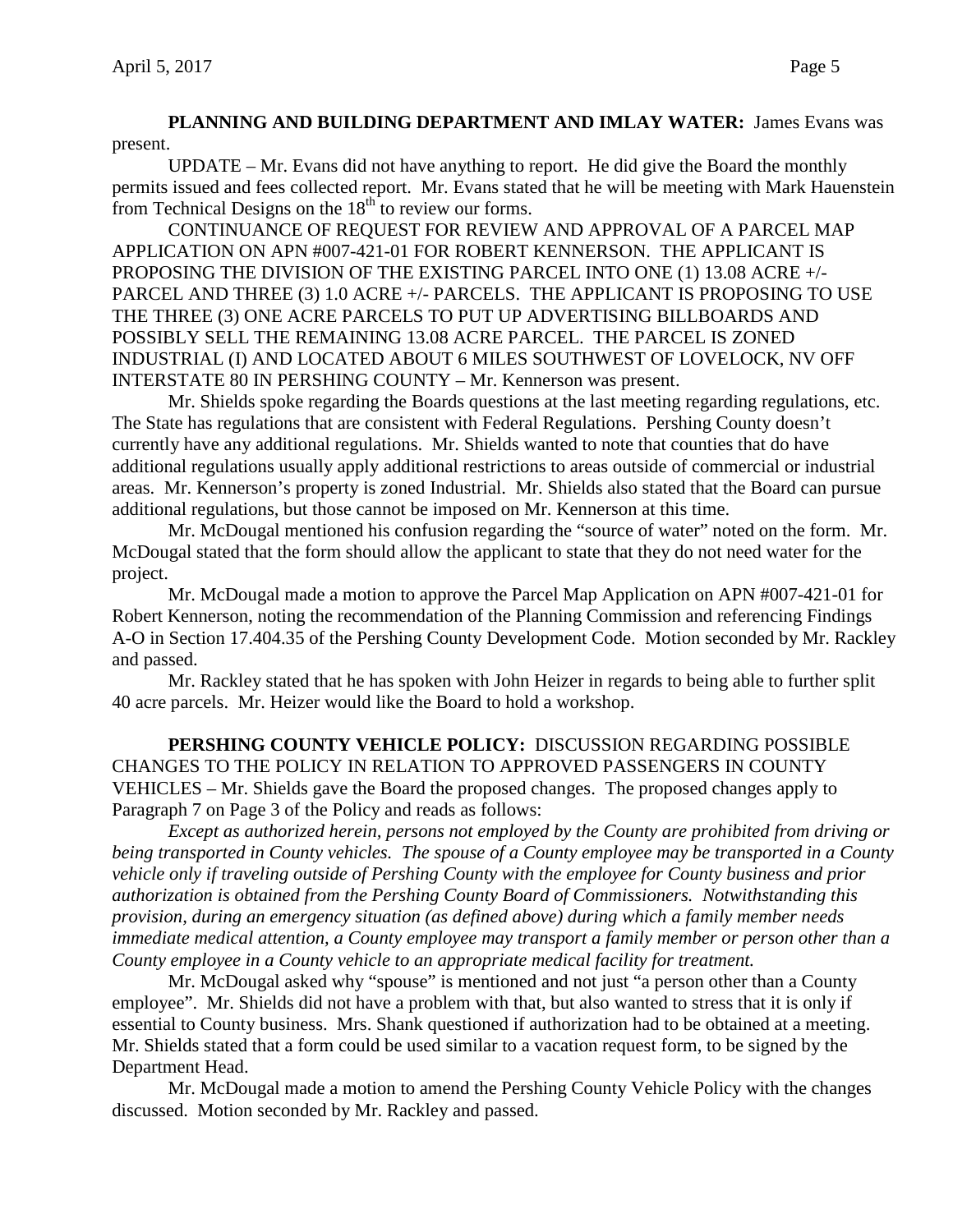# ACCEPTANCE OF LIST OF SAFETY SENSITIVE EMPLOYEES WHO WILL BE SUBJECT TO RANDOM DRUG TESTING PURSUANT TO THE PERSHING COUNTY VEHICLE POLICY –

Mrs. Shank stated that when the Commission adopted the current Personnel Rules, a section refers to drug testing. Mrs. Shank stated that when creating the list they tried to include everyone who is assigned a County vehicle.

Mrs. Cerini-Jones stated that after reading the policy she feels all employees, whether operating a County vehicle or their personal vehicle while performing their job duties, should be subject to random testing. Mr. Shields would like to do some additional research and asked that this item be put back on the next agenda. Mrs. Childs stated that she added funding under General Government to cover the cost of the testing.

**BOARD APPOINTMENTS:** TV BOARD – A letter of interest was received from Jeff Campbell.

Mr. Rackley made a motion to appoint Jeff Campbell to the TV Board to fill a vacant City seat with a term expiring January 1, 2018. Motion seconded by Mr. McDougal and passed.

**A AND H INSURANCE:** UPDATE ON INFORMATION FOR PERSHING COUNTY HEALTH BENEFITS AND APPROVAL OF VARIOUS PLAN OPTIONS FOR PERSHING COUNTY – Tracy Neeley and Nanette Chalupa were present from A & H.

Ms. Chalupa spoke about the various plan options that are available. She also asked if the County would be amenable to offering a stipend for those choosing a High Deductible Health Plan (HDHP) with a Health Savings Account (HSA). They are proposing that the difference between the amount the County currently provides for insurance and the HDHP premium could be deposited monthly into the employee's HSA.

Ms. Neeley stated that she is suggesting that the County pick a plan similar to the current plan or even increase to a \$1,000 deductible plan and then offer a High Deductible plan.

Mr. McDougal made a motion to proceed with the selection of two plans as proposed and pending the final premium numbers and the amount of the contribution. Motion seconded by Mr. Rackley and passed.

**BID AWARD FOR THE GRASS VALLEY FIRE HOUSE ADDITION:** Four bids were received and opened on April 3, 2017 by DA Shields, Commissioner Shank and Mrs. Donaldson. The bids were as follows:

| Z7 Development                  | \$247,537 |
|---------------------------------|-----------|
| <b>Michael Clay Corporation</b> | \$189,937 |
| <b>Aspen Creek Construction</b> | \$239,000 |
| <b>Simerson Construction</b>    | \$249,546 |

Mr. Shields stated that he reviewed the bids for compliance and he did not see any problems. It was noted that there is \$150,000 earmarked for this project, but additional funds are available in the Building Fund.

Mr. McDougal made a motion to award the bid for the Grass Valley Firehouse addition to Michael Clay Corporation in the amount of \$189,937, being the lowest, most responsive bid. Motion seconded by Mr. Rackley and passed.

The meeting recessed at 11:10 a.m. for a Litigation meeting.

At 11:30 a.m. the Board of Commissioners met in a closed session pursuant to NRS 288.220 to meet with the County's labor representative regarding labor negotiations.